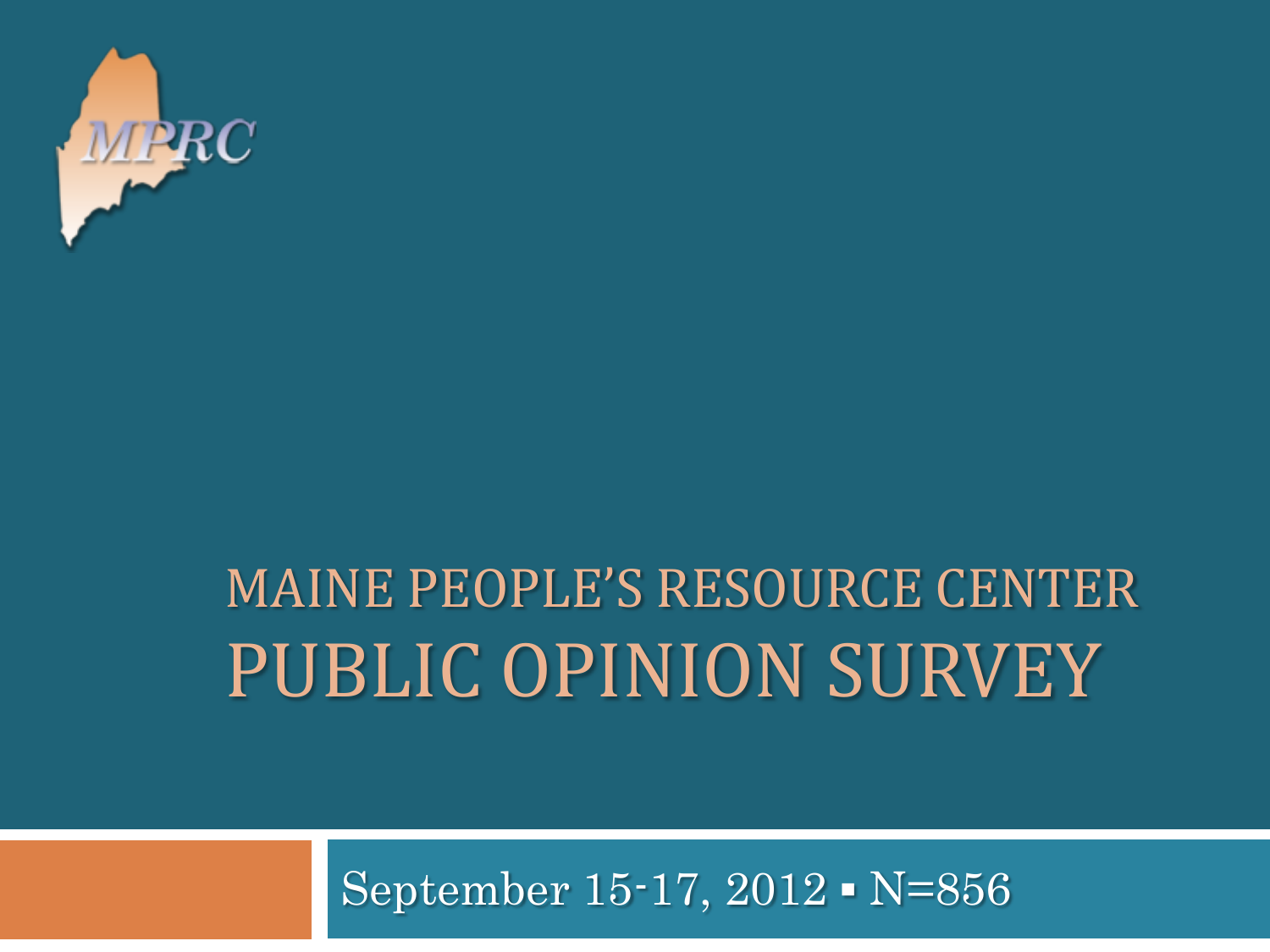# Methodology

- $\Box$  A survey of 856 registered Maine voters in likely voter households was conducted by interactive voice response from September 15<sup>th</sup> through  $17<sup>th</sup>$ , 2012. Calls were made at different times of day to maximize the diversity of possible respondents. Questions were recorded by a female interviewer.
- Survey results were mathematically weighted by gender, age and geographic area to ensure an accurate representation of the population being surveyed. The sample was not weighted by party or ideology.
- The margin of error of this survey is  $3.35\%$ , 95 times out of 100. Subsamples may have a larger margin of error.
- Frequencies and percentages may not always add up to the total number of responses or to 100%, due to weighting and rounding.

MPRC is a non-partisan, non-profit organization dedicated to giving people, especially those groups that are under-represented in civic life, skills and information to participate in the decision-making processes that affect them.

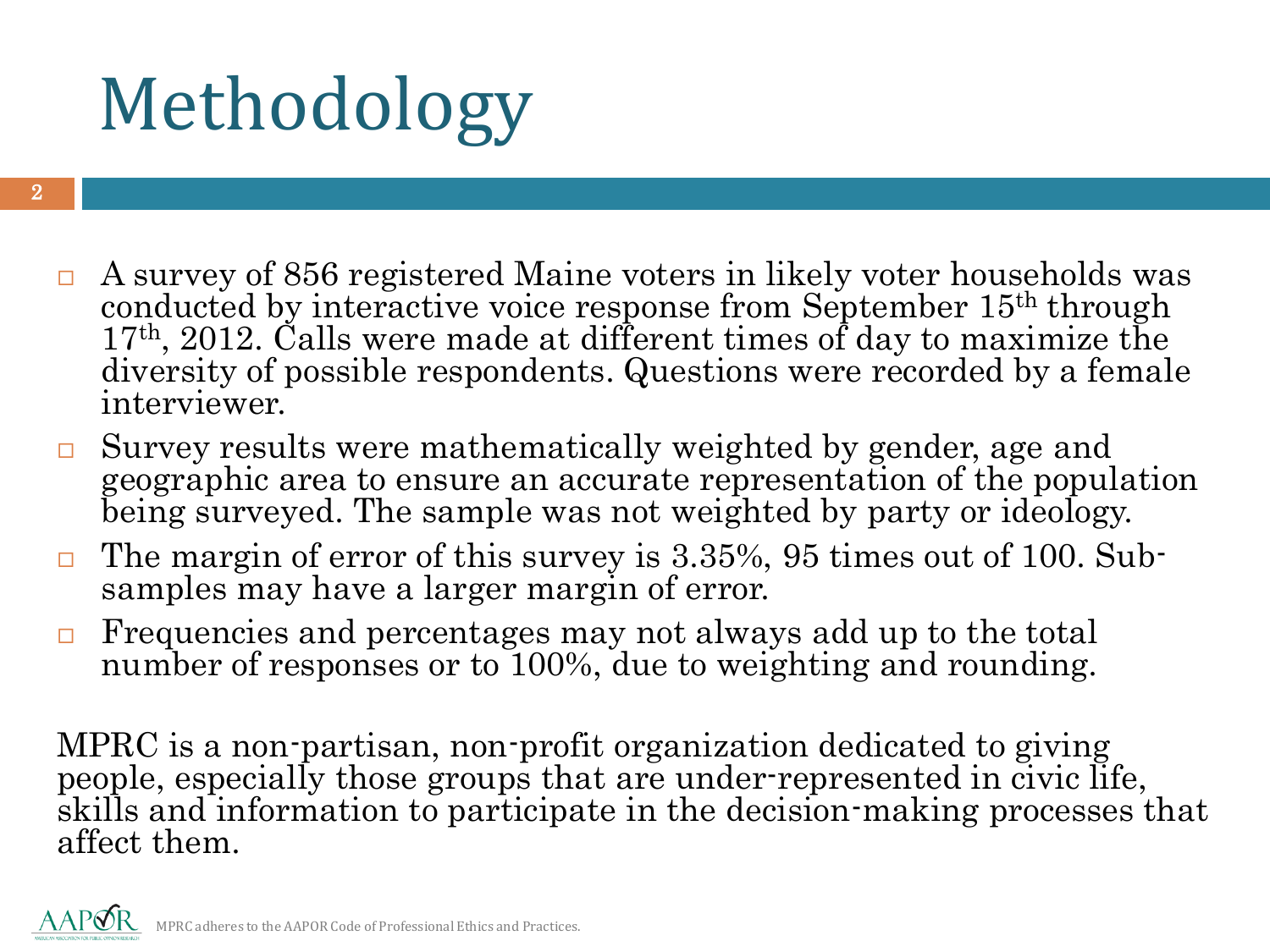#### President

 $\Box$  If the election for President were held today, who would you vote for?

(Democrat Barack Obama, Republican Mitt Romney, Libertarian Gary Johnson)



MPRC adheres to the AAPOR Code of Professional Ethics and Practices.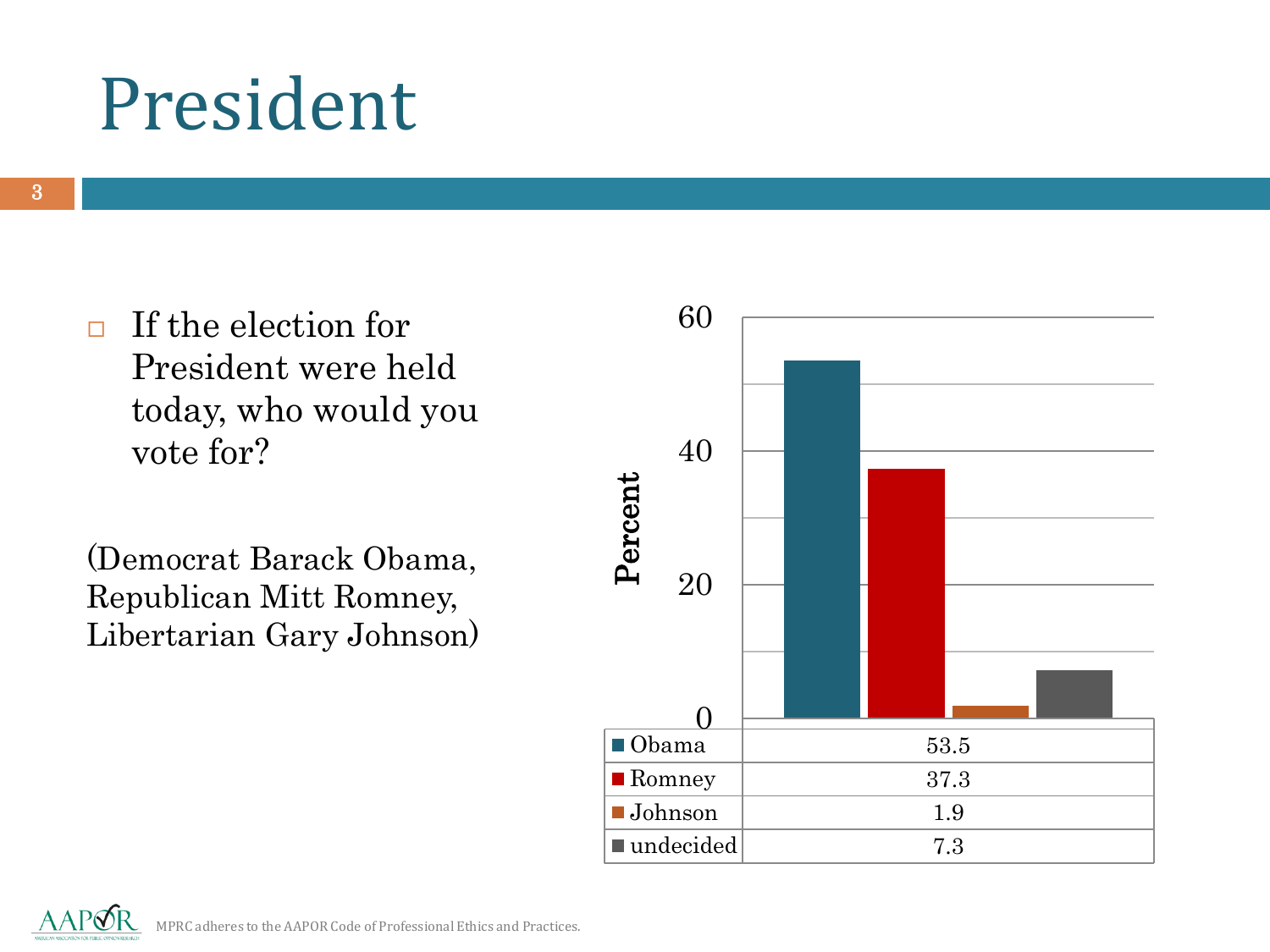#### President by Congressional District





 $\rm{AP}\textcolor{red}{\textbf{OR}}$  MPRC adheres to the AAPOR Code of Professional Ethics and Practices.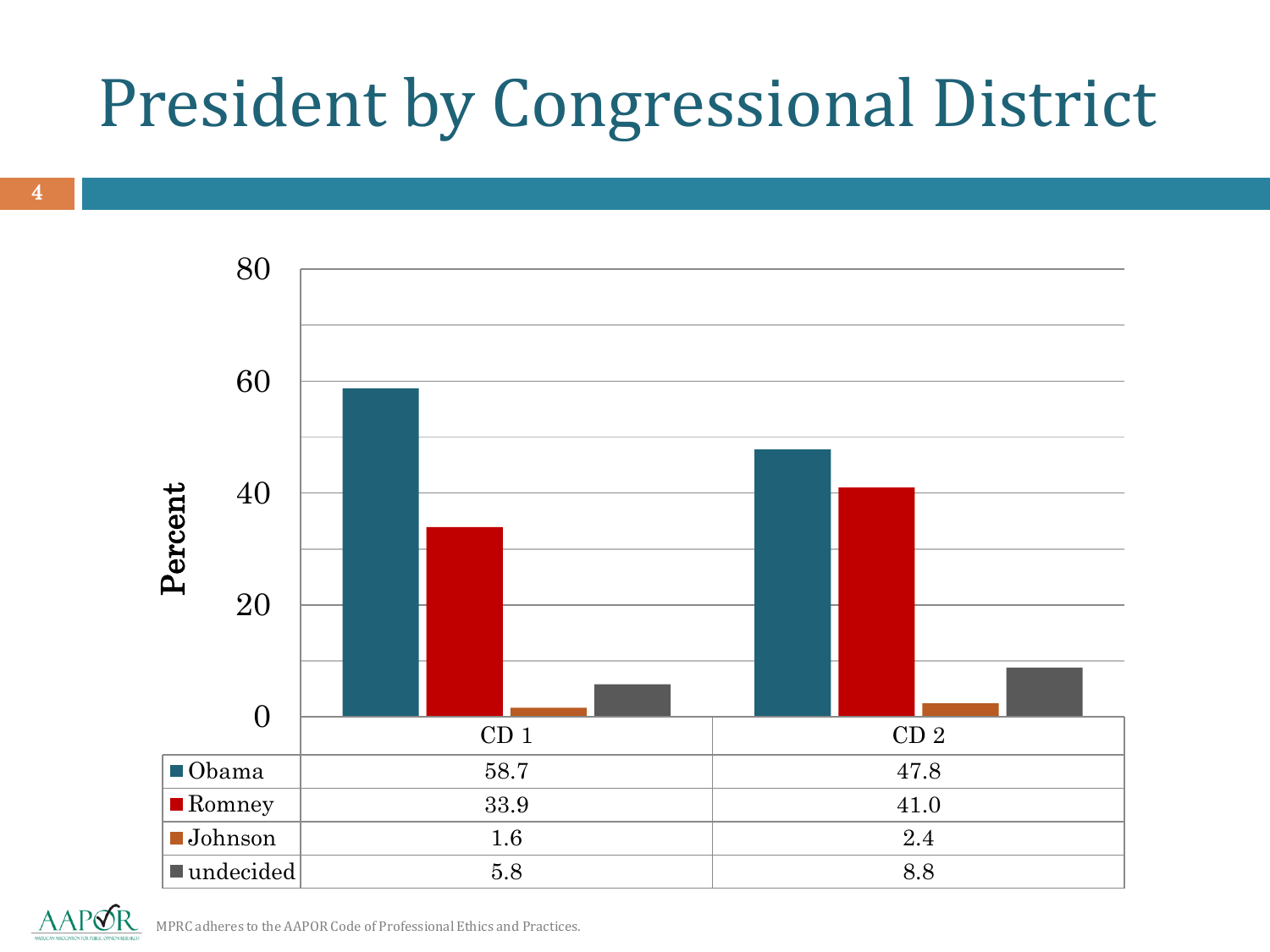#### U.S. Senate

 $\Box$  If the election for U.S Senate were held today, who would you vote for?



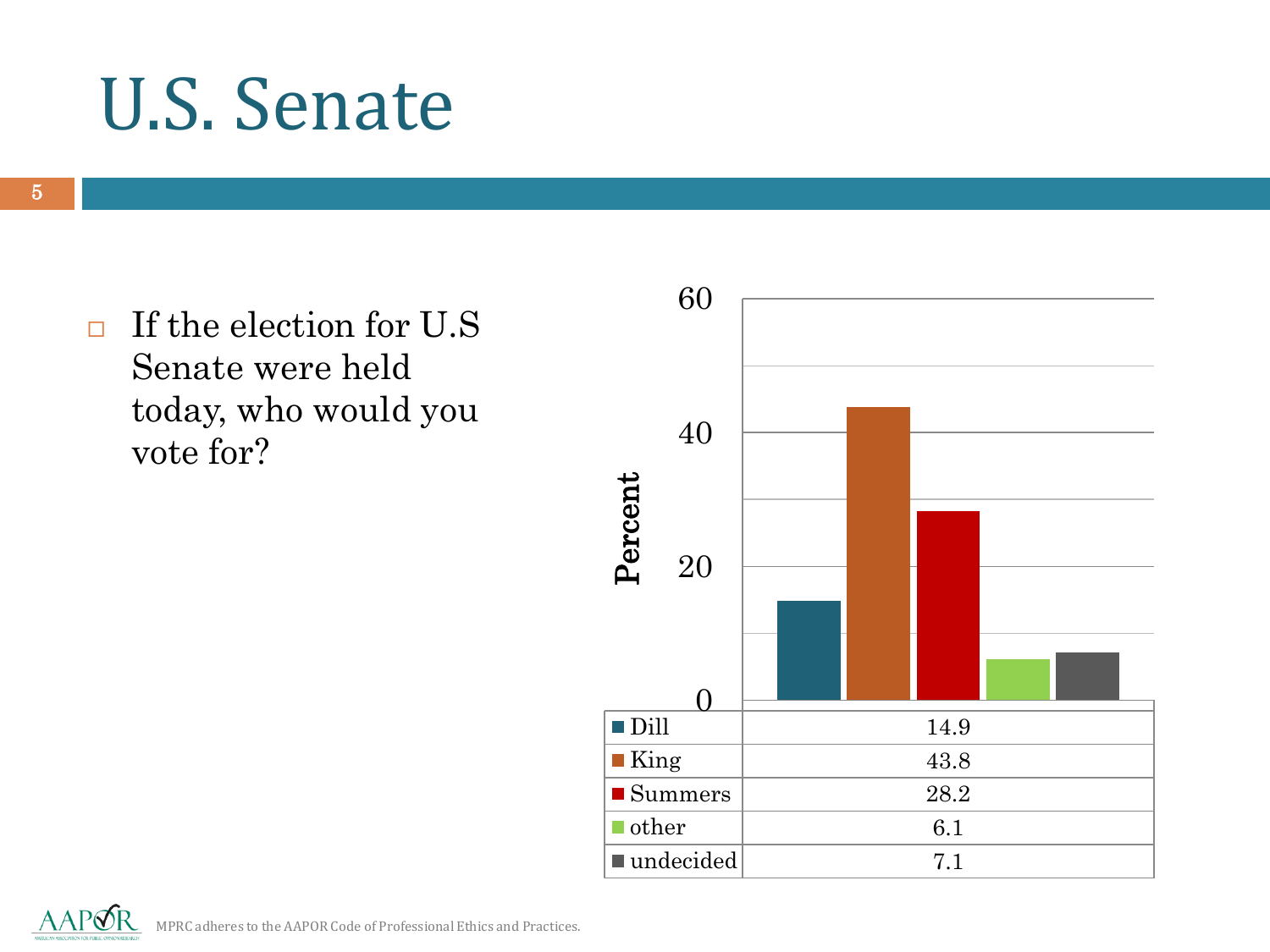## Senate Preference by Party ID



6

MPRC adheres to the AAPOR Code of Professional Ethics and Practices.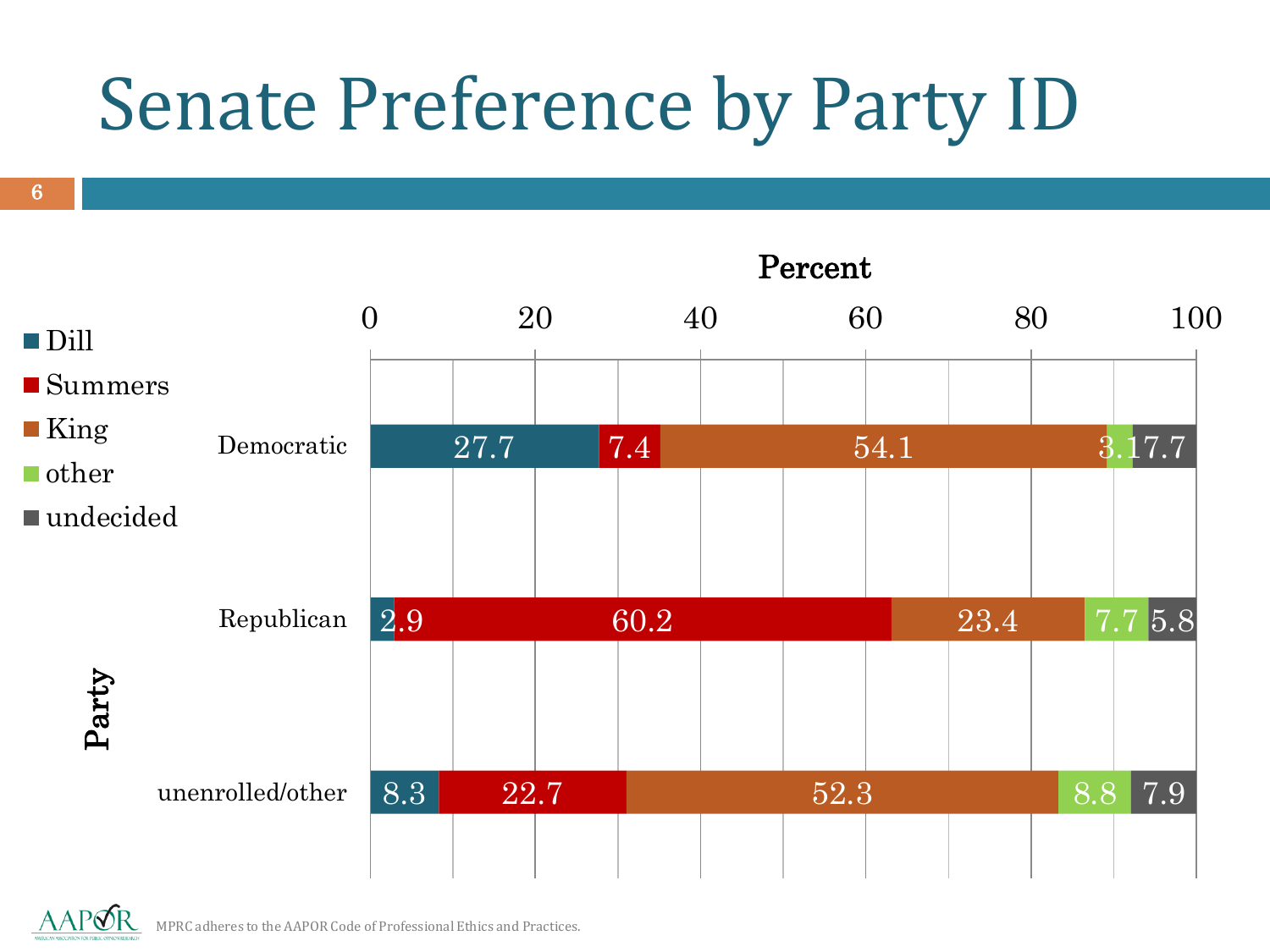## Taxes on Wealthy

- $\Box$  Do you think raising taxes on income for wealthy individuals would help the economy, hurt the economy, or not make a difference?
- Pew Research national results: <http://bit.ly/LVhY3b>



MPRC adheres to the AAPOR Code of Professional Ethics and Practices.